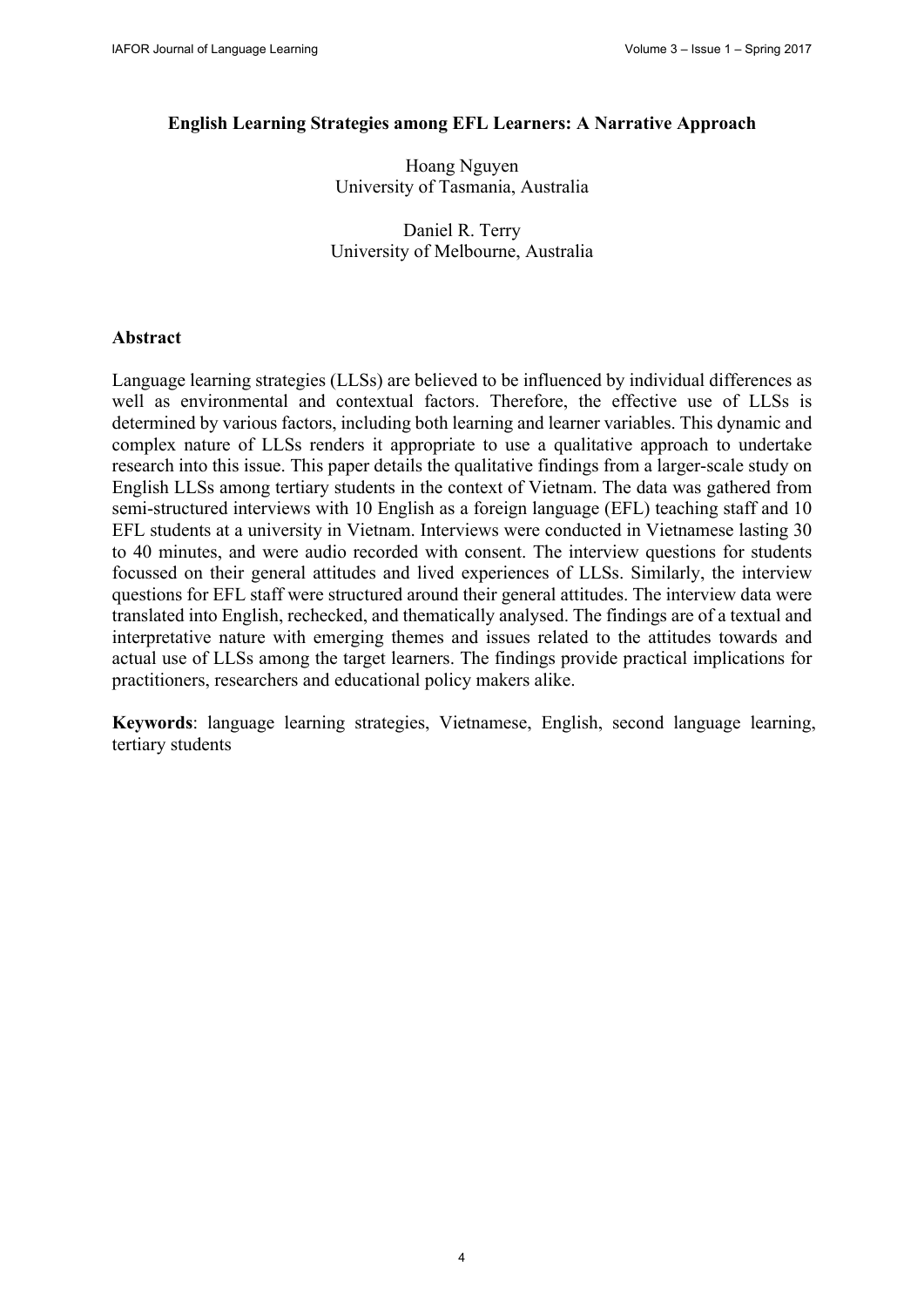# **1 Introduction**

### **1.1 Successful Language Learning Strategies**

In the field of second/foreign language teaching and learning, the interests of practitioners and researchers have been geared to the language learning strategies (LLSs) selection and adoption of successful language learners. The suggestion that a good language learner may have some special strategies that others could learn from was initially introduced by Rubin (1975). Using a mixed methods approach including classroom observation, self-observation, and interviews, Rubin proposed a list of seven characteristics of good language learners. They include the ability to make good guesses, communicate in many ways, tolerate mistakes, pay attention to form and communication, practise the language regularly, monitor one's own language use, and understand and attend to meaning.

With the same goal, to help less successful learners enhance their success, Stern (1975) introduced his description of good language learners with ten LLSs, which were drawn from his interpretation of language competence and second language acquisition; his experience as a teacher and learner; and his review of the literature of language learning. The most significant elements in his proposed strategies were the initiative and activeness of the learners in approaching a learning task or problem. Findings by Rubin (1975) and Stern (1975) have been supported and further developed by many subsequent researchers in the field (Green & Oxford, 1995; Naiman, Froehlich, Stern, & Todesco, 1978; Rubin & Thompson, 1982).

These early research studies have set the scene for an emerging interest in how language learners themselves go about learning and what teachers can do to assist learners during that process. However, Rubin (1975) recognized the influence that many variables, such as target language proficiency, age, situation, cultural differences and learning styles, may have on the deployment of LLSs. As such, Naiman et al. (1978, p. 224) stressed that there were no "predetermined overall characteristics" among good language learners due to the various individual pathways that could lead to successful language learning. This emphasis on individual variation in LLS use has become a principle for most research efforts in the field. On the one hand, it highlights the issue of individual differences and underscores the flexibility in language learning strategy deployment. On the other hand, it puts a restriction on the generalizations to any target population beyond the sample of any research findings about the good language learners.

## **1.2 Learning Environment and LLSs**

According to socio-cultural theory, social interaction and cultural institutions play an important role in an individual's cognitive growth and development (Donato & MacCormick, 1994). From this socio-cultural perspective, the learning environment and contexts are influential upon individuals' strategic orientations to language learning. Scarcella and Oxford (1992), Lantoff and Appel (1994) and Donato and MacCormick (1994) discovered that social interaction had a crucial role to play in LLS use. Likewise, Gao (2006) pointed to the dynamicity of LLS selection and use under the influence of different learning contexts. His comparative qualitative study suggested that the popular language learning discourses and assessment methods had influenced the learners' frequency and choices of strategy use.

More recently, Huang and Andrews (2010) examined the impact of the learning context and environment on LLS use among 47 senior secondary students in mainland China. Their findings revealed that in the mainstream exam-orientated environment of Mainland China, the general orientation of strategies for a variety of classroom learning tasks was determined by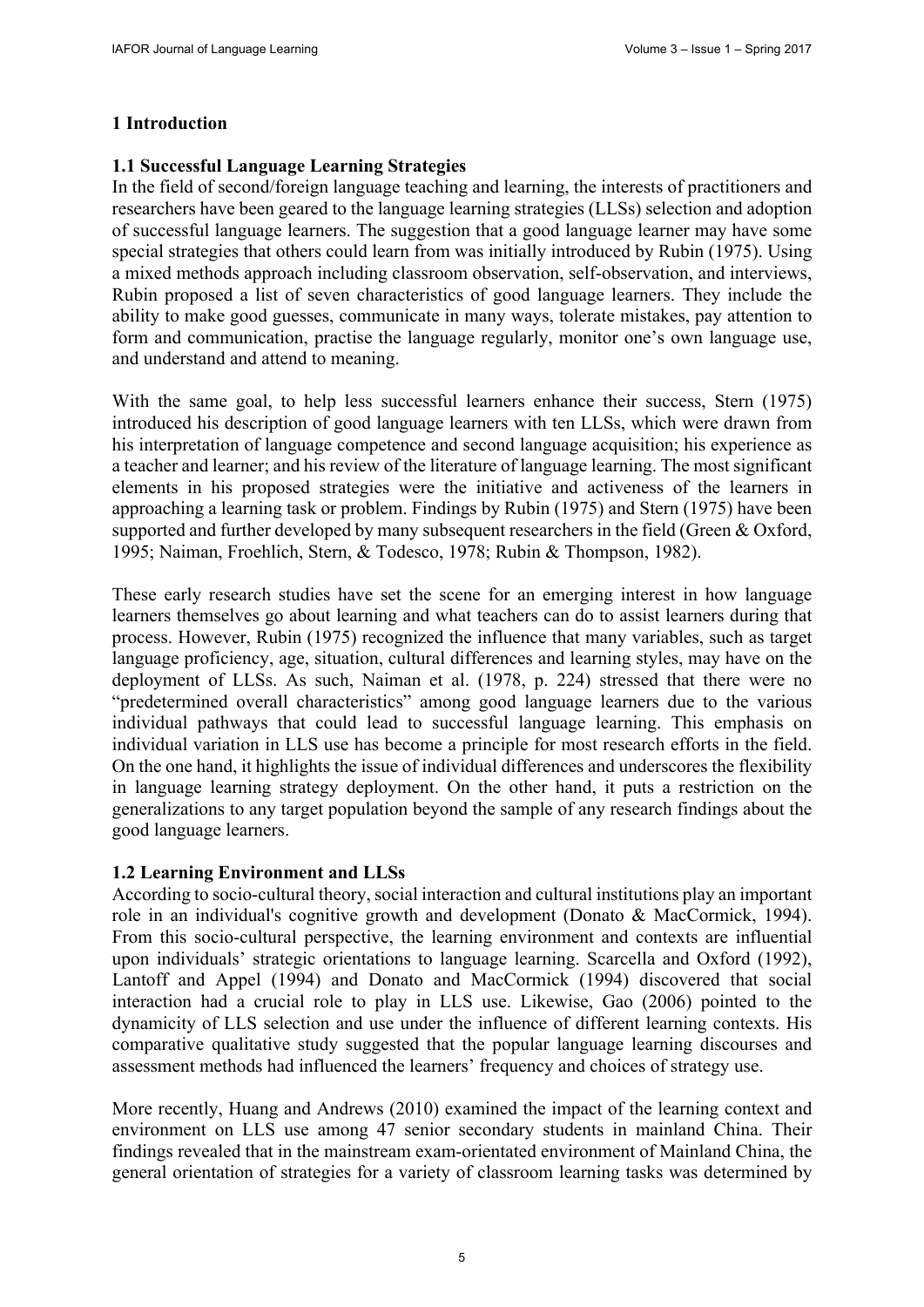the "grade-getting" goal. In addition, the results indicated that the processes of strategy development and use were mediated by learners' situated learning experience; by cultural artefacts (tasks); and by interpersonal interactions with their teachers, peers and family members. From a holistic view, the learners' strategy employment was situated in their communities of language learning practices and social cultures.

The use of LLS reflects individual differences and they have a propensity to be continuously shaped and reshaped by the environmental and contextual factors. The dynamicity and complexity of LLSs are under the influence of different learning contexts and environments, which render it appropriate to use a qualitative approach to undertake investigations. This is particularly vital when examining the LLSs among tertiary students in Vietnam, where research into LLS remains in the early stages of development (Duong & Nguyen, 2006).

The overall study aimed to examine the frequency and patterns of LLS use among Vietnamese EFL tertiary students; the relationship between LLS use and self-rated English proficiency; and the specific aim here was to investigate and evaluate the use of LLS among Vietnamese EFL students and staff in the context of Vietnam.

### **2 Methods**

This study utilized the conceptual framework of socio-cultural theory, in that learning is a social process where the development of cognition occurs through the interaction with others in a society and also influenced by the culture where an individual is situated (Donato  $\&$ MacCormick, 1994; Lantolf, 2000; Lantolf, Thorne, & Poehner, 2015). As such, in this study, the perceptions, attitudes and experiences concerning actual strategy use under the influence of socio-cultural factors were examined qualitatively using in-depth interviews.

#### **2.1 Participants**

Purposeful sampling was used to recruit the study participants, who were deemed informationrich cases (Patton, 2002), and therefore could represent the best to "understand the central phenomenon" (Creswell, 2011, p. 206). The sample consisted of 10 English as a foreign language (EFL) teaching staff and 10 EFL students at a university in Vietnam. The staff, including 3 males and 7 females, were between 26 and 50 years of age and their teaching experience ranged from 2 to 20 years at tertiary level. The sampled students were also chosen to reflect the diversity of backgrounds in terms of gender (3 males, 7 females); self-rated English proficiency (ranging from Limited to Very Good); and academic major (both English and non-English majors).

## **2.2 Data Collection Tool and Procedure**

Semi-structured interviews were used to collect the data. Two interview guides were prepared for student and staff participants based on a review of relevant literature. The interview questions for students were designed to focus on their general attitudes and their own lived experiences of LLSs. Similarly, the interview questions for EFL staff were structured around their general attitudes. Open ended questions beginning with "what", "how", or "have you ever" were mainly used to probe for meaning-rich responses (See Appendix 1).

The interview questions were pretested among 4 participants who belonged to the target population. The participants were asked about the appropriateness of the questions and the ease of understanding the questions. If questions were considered too personal or sensitive, the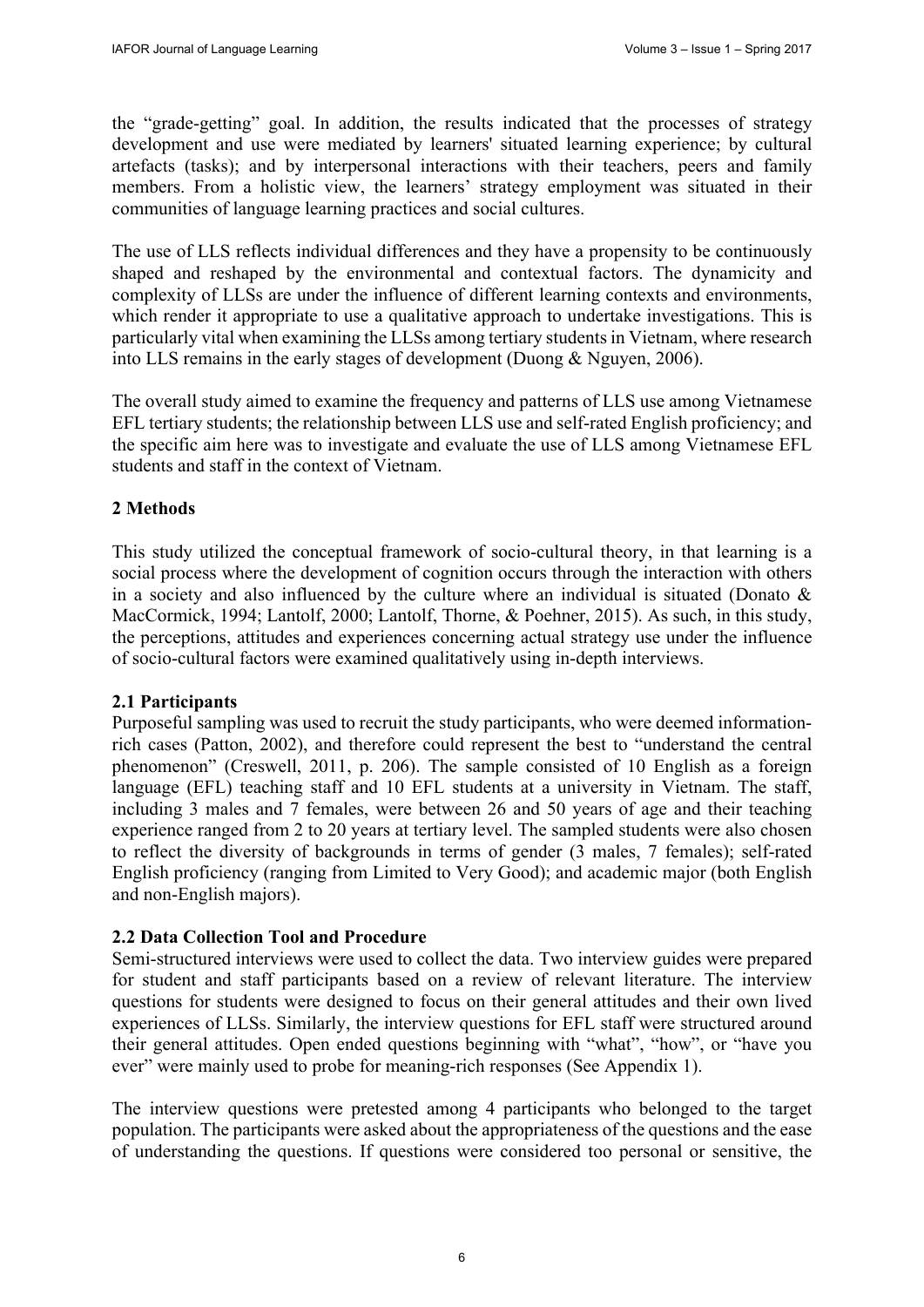participants were asked how these questions could be altered. This process of prestressing improved question development and refinement.

Each interview was conducted in Vietnamese, was between 30 and 40 minutes and was audio recorded with the consent of each participant. The interview data were then translated into English, rechecked and coded to ensure confidentiality.

#### **2.3 Data Analysis**

The qualitative data collected from the interviews were transcribed, organized and analysed with the assistance of the qualitative research software package, QSR NVivo 9. Initially, descriptive coding was performed to help with the data identification. Accordingly, student participants were coded on the basis of their demographic information such as gender (M/F), year group (Y1, Y2, Y3), or academic major (E for English major and NE for Non-English major). Likewise, information about gender (F/M) and the interview order (1, 2, 3 and so on) was used to code the data of the teacher participants.

This study utilized a constant comparative method of analysis in organizing the gathered data to enable thematic analysis of the content. The constant comparative method is a process of comparing and contrasting

all intellectual tasks during analysis: forming categories, establishing the boundaries of the categories, assigning the segments to categories, summarizing the content of each category, finding negative evidence, etc. The goal is to discern conceptual similarities, to refine the discriminative power of categories, and to discover patterns. (Tesch, 1990, p. 96)

During this process, data considered critical to the research aims and the intended analysis were systematically organized into themes and subthemes (Boeije, 2002; Fram, 2013). This process allowed the researcher to determine the key categories or concepts and make logical connections between these categories.

#### **3 Results and Discussion**

The richness of the qualitative data collected in this study allowed for a clear understanding of the complex web of perceptions, and attitudes in relation to LLSs, which might have an impact on the day-to-day teaching and learning practices of the EFL teacher and student participants. According to the analysis, a number of key themes emerged, including: 1) the role of LLSs; 2) recommended and non-recommended strategies; 3) barriers to LLS development; and 4) shared characteristics of strategy use.

#### **3.1 The Role of LLSs**

The data drawn from the staff interviews suggested that there was a unanimous acknowledgement of the importance of LLSs in the learning process, although they were believed to play various roles in English learning. To illustrate what teacher participants were inferring, some selected comments are provided below.

I think English learning strategies are very important for learners to boost their language learning and have scaffolding to pursue their lifelong language learning on their own. (Teacher 2-F)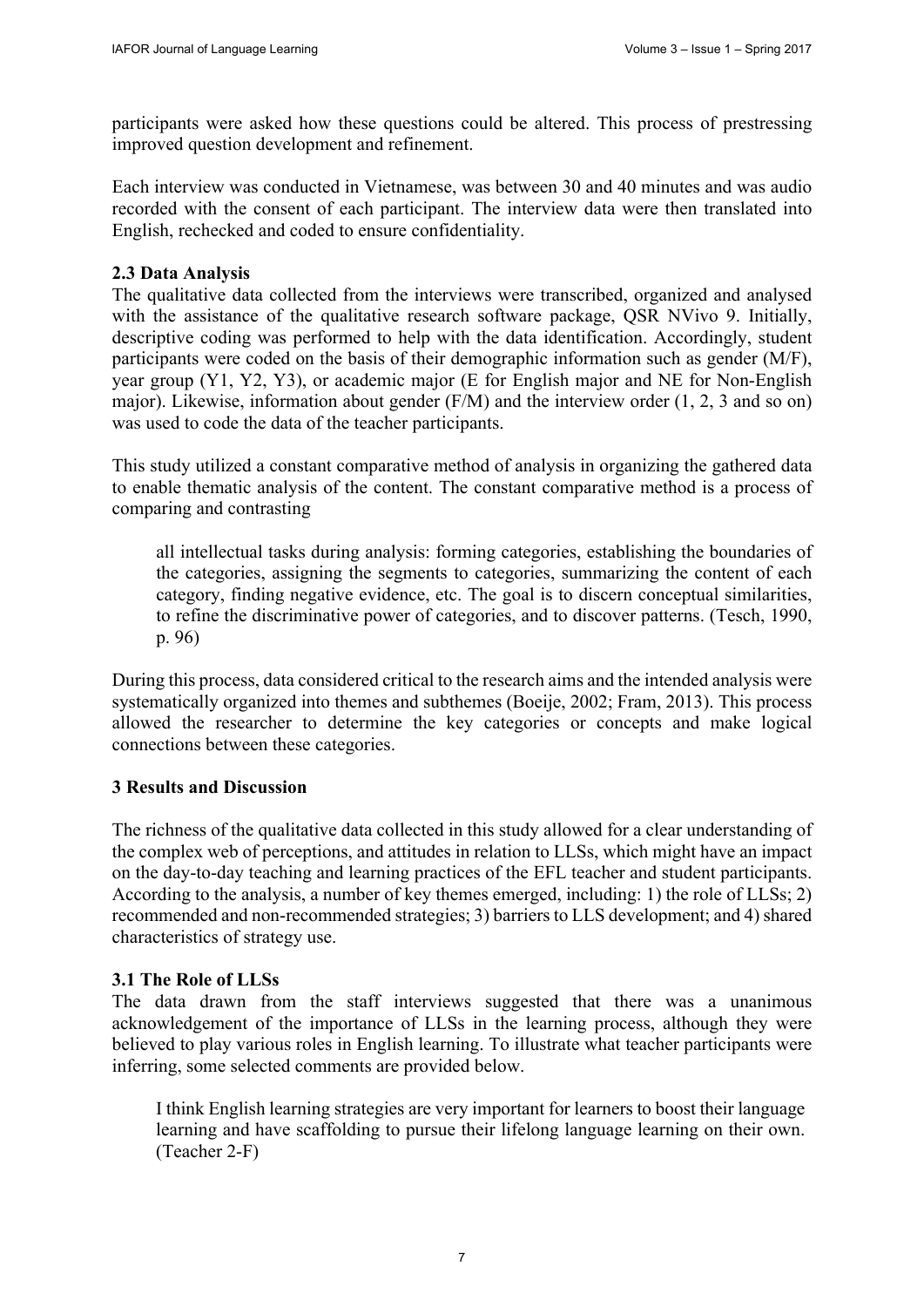Strategies are really important in directing and orienting students in their learning. I think without learning strategies, learning will become a passive process. (Teacher 7-F)

I think to be good learners; it is a must to have the right learning strategies. (Teacher 10- F)

Coinciding with the overall positive attitude of the teacher participants towards LLSs, most student interviewees placed an importance on the role of LLSs in their language achievement. Most students indicated that strategies contributed a great deal to the learning process, especially by enhancing the effectiveness and quality of learning. The attitudes of the student participants were clearly reflected in the following remarks:

English learning is a complex and long-term process, so we need to have the right strategies in order to master the target language in the most effective way and in the shortest time. I believe about 80% of our success in English learning is determined by strategies. (Student 3-F-Y3-E)

I think learning strategies are very important in our success in learning English because having the right strategies will help increase the effectiveness of our learning process and reduce the time needed to achieve a learning target. (Student 6-M-Y2-N)

Among the factors that contribute to our success in learning English, learning strategies are the most important. In fact, they play the deciding role. (Student 7-F-Y1-N)

The significant role of LLSs, in some cases, meant that students would encountered many difficulties in learning English if they did not use learning strategies in an effective way. Commenting on this issue, one student participant specified a case from her observations:

I think strategies have an extremely important role in learning English... I have seen one IT [Information Technology] student struggling with English learning and when I approached him, I can say that improper use of learning strategies is what hinders him from progressing. (Student 10-F-Y4-E)

This is an encouraging finding because the positive attitudes of teachers and students will be a favourable prerequisite for the promotion of LLSs in the educational system. Other researchers (e.g. Jiang & Smith, 2009; Zhang & Goh, 2006) have also found similar results regarding the belief of students in the usefulness and significant role of LLSs. As Richardson (1996) stated, learners are expected to act mostly upon their beliefs and Rokeach (1968, p. 113) indicated beliefs or attitudes are "predispositions to actions". When students place an emphasis on the role of LLSs, they are more likely to invest time and effort into the exploration of learning strategies to enhance performance.

However, learning strategies alone cannot determine success in English learning, despite their crucial role. In order to achieve the ultimate goal of mastering English, many student interviewees stated that there were other contributing factors. Those factors were, for example, an interest in English, an aptitude for language learning, effort investment in learning, or determination. The following comments typically illustrate the views of the student participants regarding this issue.

To me, besides learning strategies, we need to be persistent and hardworking. Once we have set a certain goal, whether it is short-term or long-term, we have to try to achieve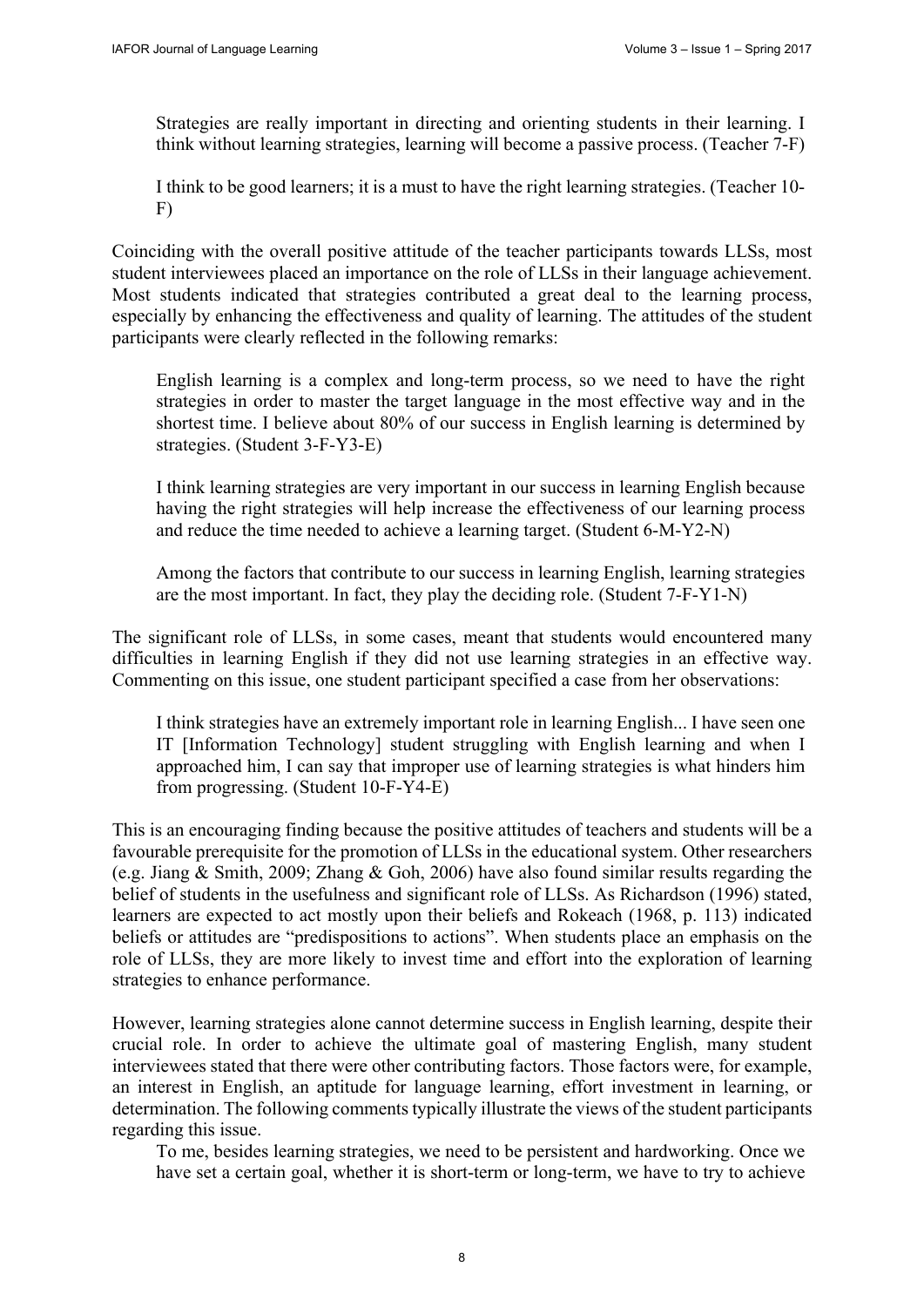it. So, learning strategy is necessary, but they are not enough to guarantee success. (Student 2-F-Y2-E)

Strategies play a very important role... But strategies alone are not enough. It requires other factors as well, such as an interest in learning the language and an aptitude for the language. (Student 4-F-Y1-E)

In my view, learning strategies contribute to decide success in English performance, along with time, and effort. (Student 5-F-Y4-E)

#### **3.2 Recommended and Non-recommended Strategies**

During the interviews, the teacher and student participants shared their experiences in LLS use and their stories revealed specific strategies which were either recommended or nonrecommended in English learning. On the part of the teachers, their judgment about the effectiveness of certain strategies was built upon their own experiences as a successful language learner and as a keen observer of their students' performance. The strategies considered to be essential were broadly associated with learning skills, such as reading, speaking, listening or writing. These strategies served as an important guidance for the teachers in shaping their approaches in everyday English teaching. The following comments specify those highly recommended strategies.

In my reading classes, semantic mapping, using related words or pictures and words, getting the idea quickly like skimming or scanning, guessing intelligibly, analysing, summarizing are especially emphasized. (Teacher 2-F)

The strategies I think students need in writing are recording English phrases, using English-English dictionaries, keeping a diary or a blog in English, and writing a new piece based on a structured model. (Teacher 7-F)

Regarding speaking skills, I guess students need certain strategies such as imitating a particular speaker in terms of pronunciation, intonation, stress, gesture, eye contact, etc. A good strategy is to imagine specific situations and say things in their mind or to themselves. (Teacher 8-M)

Although the list of effective strategies specified by the teachers was not exhaustive, they were valid strategies, which had been implemented and observed to work within the classroom by the teachers within study. This general agreement on their effectiveness provided an indication of the value of these strategies.

On the other hand, the lived experiences among the students regarding their use of strategies in English learning uncovered several ineffective strategies, especially within English learning at the tertiary level. When experimenting with various learning strategies, the students realized that not every strategy contributed positively to their learning. These strategies were often related to the traditional learning of vocabulary and grammar, which were very popular at more junior levels of education, such as high school. This was illustrated by the following comments:

Talking about grammar, just like many of my friends, I did a lot of exercises in grammar books, but I did not learn much from them. When it comes to actual use in real life, I cannot recall any of what I've learned from books. (Student 4-F-Y1-E)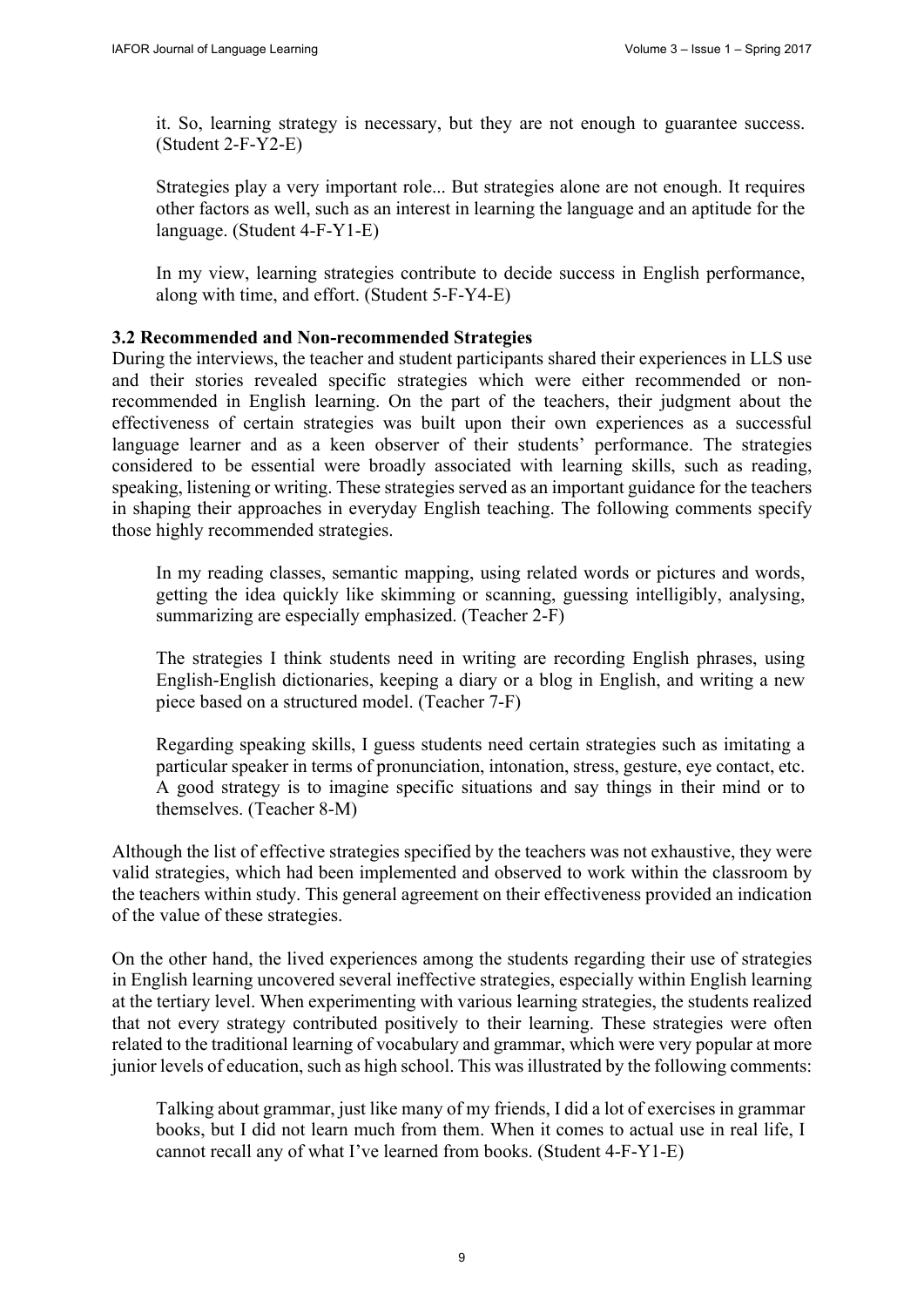I remember when I was in grade 8, my English teacher told me and my friends to learn new words by rewriting 10 times each. I did, but it did not work for me. It seemed to be a waste of time because although I can remember the spelling of the word, it does not mean that I can use it when I need. (Student 5-F-Y4-E)

While some students did not feel there was value through traditional strategies, such as grammar exercises or rewriting new words, other students acknowledged their value at a certain stage of their learning. Students dropped certain strategies only because those strategies no longer satisfied their learning needs at the current level. Two students stated:

I used to rewrite words several times until I remember the spellings of words. It worked for me those days. It did. But I have stopped using that strategy. Now I try to learn the whole sentence that includes the new word. (Student 7-F-Y1-N)

At high school, I was taught to translate a complete sentence from English into Vietnamese and rewrite these two sentences many times to remember them. I think that's an appropriate strategy for low level learners… looking back I still think it is an effective strategy to build vocabulary and it also helps with my translation skills later on. (Student 3-F-Y3-E)

Researchers in Southeast Asia, such as LoCastro (1994), reported similar observations. In a study of 28 Japanese EFL graduate students, LoCastro found that purposefulness of language learning underpins LLS use. For example, when the students were in junior and senior high school, they were mainly interested in passing the examination and employed memorization strategies to achieve this outcome.

The discussion on recommended and non-recommended learning strategies is closely associated with the discussion on the purposefulness of those strategies. Purposefulness or intentionality is considered the most vital attribute of a learning strategy and has received consensus from researchers across various fields. As suggested by Paris, Lipson, and Wixson (1983), a strategy is intentionally selected, actively engaged in, and consciously monitored and evaluated to achieve an aim or to solve a problem. According to Gu (2005), without a purpose, a learning behaviour or course of action cannot be considered strategic. This finding has a direct implication for LLS training which should be constructed around learning purposes or learning goals to ensure the effectiveness of the target strategies.

#### **3.3 Barriers to LLS Development**

While sharing their lived experiences, the teacher and student participants specified a number of barriers to the adoption of new LLSs. Firstly, the difficulties were associated with their prolonged attachment to previously developed strategies, which interfered with the use of new strategies. As indicated by Teacher 2-F, who stated "while reading, my students usually have trouble getting the idea quickly due to their habit of understanding every word". Although the students tended to describe their difficulties more specifically, the hindrances were also related to their habitual learning behaviours. One student, for example, described his struggle with vocabulary leaning without realizing that his traditional way of learning de-contextualized words from the dictionary did not seem to satisfy his current needs.

I have problems with learning new words. I normally set a goal for learning about 30– 40 new words a day. I just pick them randomly from the dictionary. But it's difficult to put them into long-term memory and put them into use as well. (Student 1-M-Y1-E)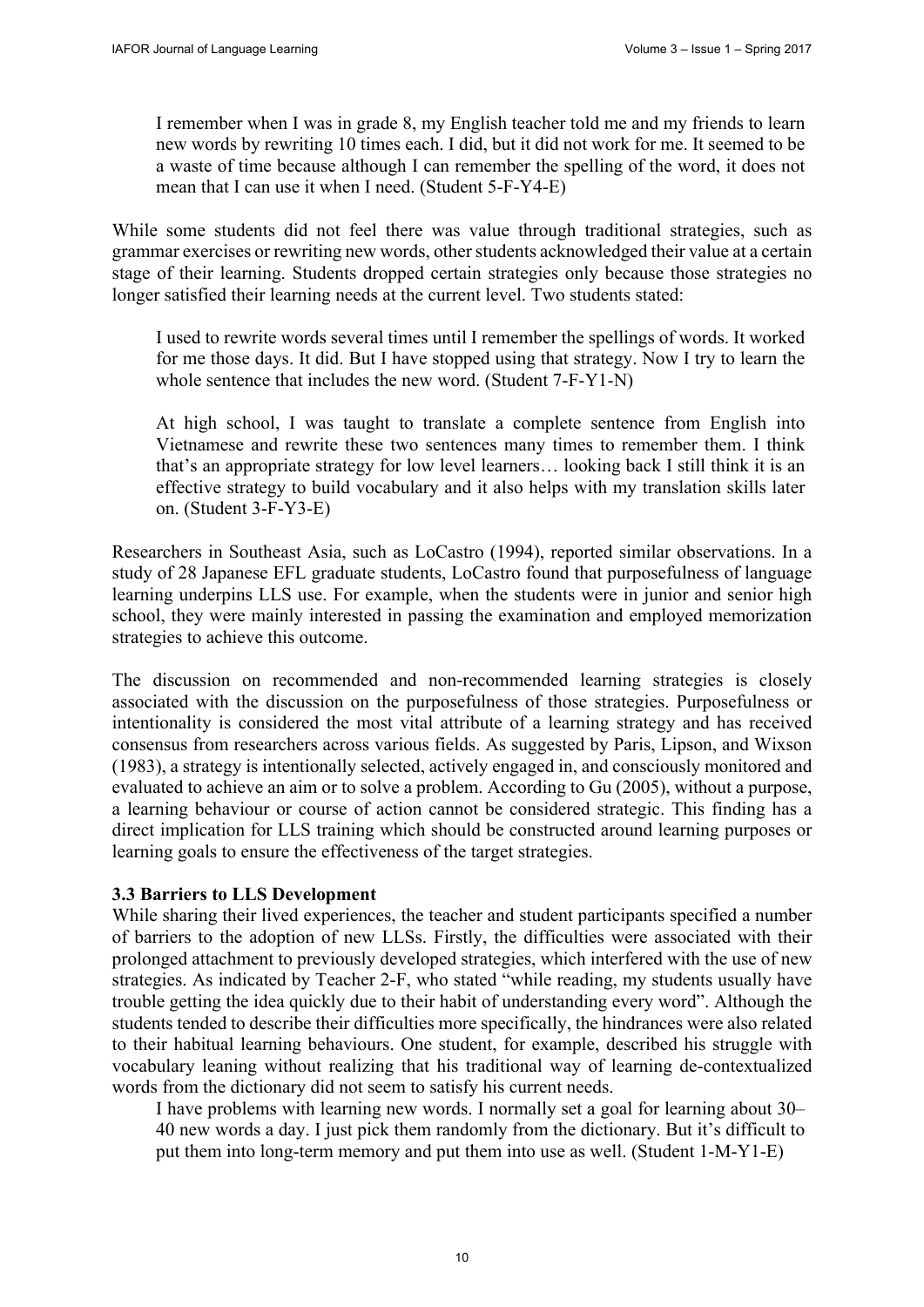Another student was too familiar with reading word by word so found it hard to develop the skills of scanning and skimming in reading English materials.

I was taught to scan for main ideas and skim for details. However, I do not do much scanning because my mind keeps attending to details and I end up reading everything. (Student 7-F-Y1-N)

The prolonged attachment to previously developed strategies may present a hindrance to LLS adoption due to the potential resistance to change and the hesitation to divert away from one's learning comfort zone. This finding is confirmed by O'Malley (1987), who asserted that Asian learners tended to exhibit a high persistence of familiar strategies which accounted for their common lack of success in language learning. In fact, these learning behaviours might have been repeatedly conditioned at lower schooling levels in Vietnam, such as junior or high school, into steadfast habits.

Therefore, it is suggested that changes can be influenced not only at the tertiary level, but also at lower levels of schooling so that students have opportunities to explore and adopt a variety of strategies to language learning at an earlier stage. The wider implication of this finding is related to professional training for language teachers across levels in the current system. The teachers themselves need to have adequate confidence, trust and competence in the promotion of diverse LLSs among students before they can contribute to the translation of rhetoric into genuine practice.

Secondly, additional challenges came from the lack of investment in terms of time and effort into the adoption of certain strategies. As Teacher 9-F observed, "many of my students do not have enough patience to learn and practice English learning strategies on a regular basis." The reflection from Teacher 10-F below also highlighted this lack of regular practice in strategies, which resulted in frustration among students.

Taking notes while listening causes a lot of difficulties for my students. You know that this is a difficult skill and it requires lots of practice. But it seems that my students haven't actually mastered the note-taking skills. So instead of having a positive impact on their listening comprehension, note-taking seems to impede their comprehension by the frustration and tension that it creates. (Teacher 10-F)

In the view of some teachers, the difficulties in adopting certain strategies were the consequences of combined deterrents, including the lack of motivation and time to master the strategies.

To improve their speaking skills... students need to spend time on practicing and seeking opportunities to try... the language like attending English-focused activities. However, it seems that some of them are a bit overloaded with schoolwork and are more interested in working part-time to gain work experience than improving their English skills. (Teacher 4-F)

The lack of time to try new strategies, especially those related to expanding opportunities for English practice and usage, was also mentioned frequently by the students. Specifically, the students showed their desire to engage themselves in input-rich language learning environments, such as an English club; however, they were partly deterred by the time barrier.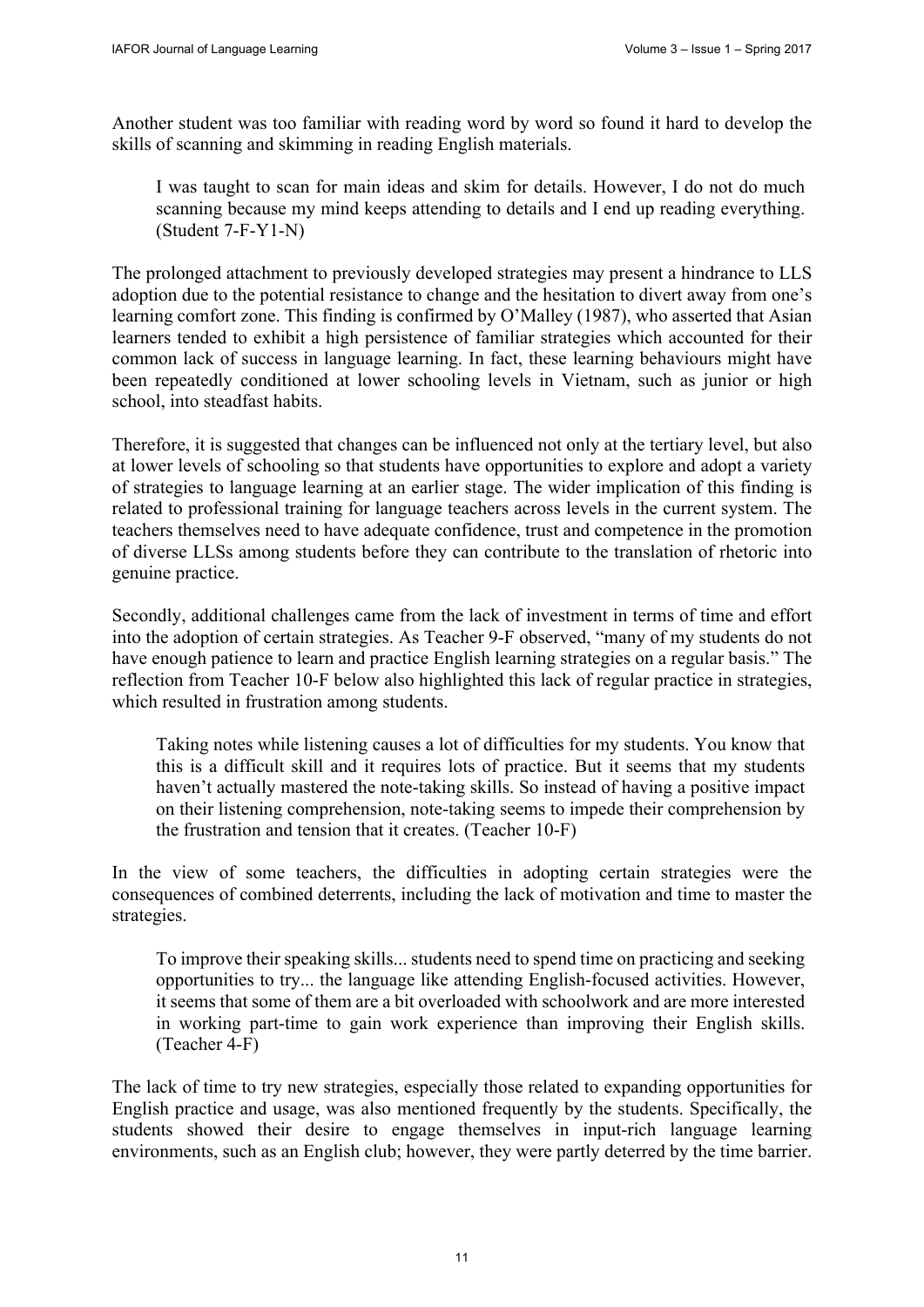I know our English club but I have never joined before. I heard that it is good, but I haven't found the time to join... I don't like the current curriculum because we are having a heavy learning load. It takes a great deal of time away from other English learning activities. (Student 1-M-Y1-E)

There is an English club at our university, but I haven't had the chance to attend it because of my limited time and my personal circumstances. (Student 6-M-Y2-N)

Notably, the integrated strategies, which normally require extensive practice such as those in handling a conversation in English or taking notes of a speech, were reported to cause difficulties for the students. Again, this point echoed the concern of the teachers.

Yes, when I tried to talk to foreigners… I had difficulty in expressing myself. I could see that the listeners were irritated when they couldn't understand what I wanted to say. I was frustrated and upset a lot. (Student 2-F-Y2-E)

I cannot use many of the note-taking skills that I have learned because the speaker normally speaks pretty fast. I have no time to think about the structure or process the main ideas so as to take notes effectively. (Student 8-M-Y2-N)

This lack of investment in terms of time and effort could be attributed to both subjective and objective factors. On the part of the students, most of their time and attention could have been devoted to the subject content areas rather than the strategies in approaching these subjects. Particularly with the integrated strategies that require persistent practice most students will probably be discouraged by initial failure before they could actually see the outcomes of their time and practice.

The main implication for language teachers and educators is to emphasize the acquisition of LLSs as the attainment of procedural knowledge rather than declarative knowledge and to provide on-going encouragement for students to experiment with the target strategies. On the part of educational administrators and providers, it is important to build a curriculum with reasonable workload and create ample opportunities outside of the classroom for students to explore diverse learning strategies to improve their language performance. An input- and output-rich environment is crucial (Krashen, 1981), and students must be allowed adequate time to engage themselves in that environment.

The last barrier emerging from the interviews was related to psychological factors. Some students stated that they lacked confidence in some language skills and were uncertain about the appropriateness of their current strategies. However, they demonstrated hesitation in approaching their teachers for help or guidance concerning a more effective manipulation of LLSs. This hesitation, mostly stemming from shyness or self-estrangement from teachers, presented a great barrier, which are evident in the statements as follows.

I sometimes ask my teachers for help when I make new sentences with new words, but I think they don't have enough time to answer all of my questions. So, I mostly study by myself and that's why I don't have much certainty in the way I use English. (Student 1-M-Y1-E)

I have difficulty in writing academic essays, but I rarely ask my teachers for advice, because somehow I still feel a distance between myself and my teachers although they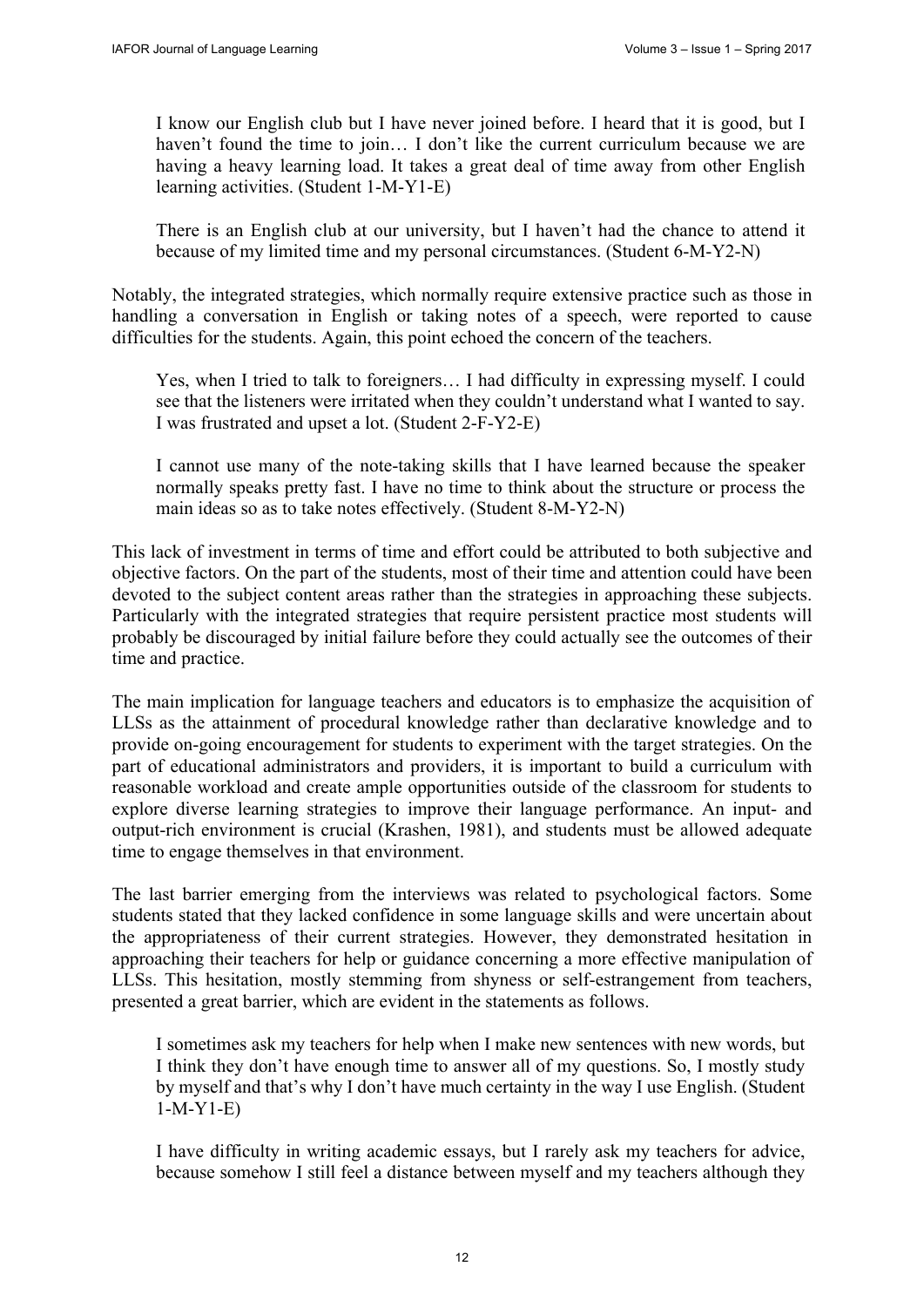are very supportive. I think I have been feeling the same since I started schooling. (Student 2-F-Y2-E)

In other cases, the psychological barrier resulted from students commencing their studies with ideas and beliefs concerning what would work for them, rather than experimenting with strategies provided within the classroom.

I think rewriting words to remember their spellings does not work for me, although I never try myself. (Student 1-M-Y1-E)

I read about skimming and scanning before, but I don't think they help with my speed and comprehension in reading. I have no intention to employ these strategies. (Student 8-M-Y2-N)

This finding supports much of the literature about Asian learners, who are widely described as shy and passive language learners. Usuki (2000), for example, examined the psychological barriers to the adoption of effective LLSs by Japanese students and suggested that their preformed beliefs prevented them from experimenting with the negatively-labelled strategies. The impact of this distrust may inhibit interest, develop an absence of self-training, increase a lack of confidence and ultimately produce a lack of skills when using strategies.

The most negative scenario among Vietnamese students would be either avoidance or underutilization of strategies in their regular learning practice. It is important that language teachers be aware of the psychological hindrances that could deter their students from the effective adoption of LLSs and take appropriate measure to address these issues. More communication between teachers and students would be necessary to ensure better understanding. It has been suggested by many educators that teachers should spend time listening to students and engaging in interactive dialogue with them so as to establish an emotional connection and build a positive teacher-student rapport (Cothran & Ennis, 2000; Hill & Hawk, 2000; Noddings, 1992).

#### **3.4 Shared Characteristics of Strategy Use**

A comprehensive analysis of the conversations with the students also resulted in the emergence of shared characteristics in their strategy use. These common characteristics were useful for the attempt to sketch a strategy profile of this learner group in the current context.

The first and most noticeable characteristic was that the students constructed their strategies through the interactions with teachers and peers. One student recalled being taught how to learn vocabulary by her former English teacher at junior high school and these experiences had shaped her learning strategies for most of her later learning (Student 5-F-Y4-E). The influence of teachers was clearly felt when most of the students mentioned their teachers as those who introduced and framed their current strategies. In addition, many students reported to benefit greatly in strategy instruction from their fellow students. This is illustrated by the story of Student 4.

My friends have a great impact on how I study English too. I observe what my friends do, those who are good in English, and then try to imitate them. (Student 4-F-Y1-E)

Although there are many theories that may explain this phenomenon, socio-cultural theory suggests that social interaction and cultural institutions play an important role in individuals' cognitive growth and development (Donato & MacCormick, 1994). Therefore, in this context,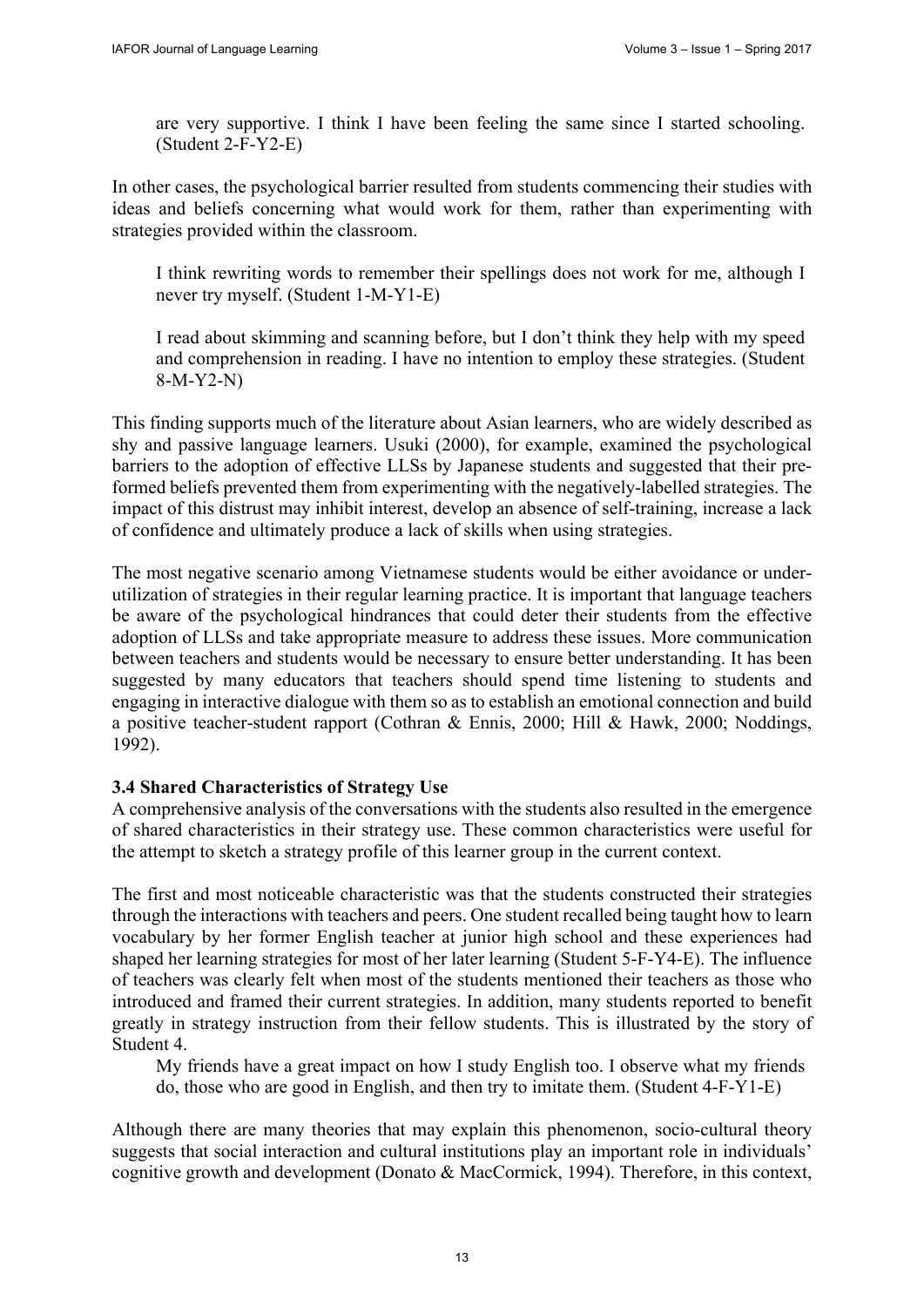a student's strategic orientation to language learning is influenced by classroom-based interaction. For example, Donato and McCormick (1994) highlighted the importance of social interaction, scaffolded learning and collaboration in building effective language classrooms. It is recommended from this finding that a situated strategy development community, as suggested by Huang and Andrews (2010), be introduced as part of language learning strategy instruction or training programs.

The second feature that characterized the students' use of strategies was that their adoption of strategies was more dynamic than static. Reflecting on their employment of strategies in learning English over the years, the students reported a tendency to change strategies to suit their learning needs.

Until grade 9, I just listened to music and watched movies. Since grade 10, I started reading books and stories in English. (Student 1-M-Y1-E)

I remembered when I started learning English, I studied with books all the time, doing exercises and trying to memorize the grammar rules… Later, I was more active with the oral language. I watch movies and listen to news in English more. (Student 5-F-Y4-E)

In most cases, these changes were linked to the transitions from one schooling level to another, such as from high school to university. Noticeably, there was a similarity in the reported strategies at high school, including those characterized by a repetitive and memorizational nature. Undertaking grammar exercises, memorizing grammar rules, rewriting new words were among the highly mentioned strategies in the high school experience of the interviewed students. As one student remarked:

From grade 6 to grade 12, most of what I did was to learn grammar and vocabulary out of context... Since I entered the university, I have been focusing more on listening and speaking. I have almost stopped learning grammar and vocabulary outside the classroom. (Student 2-F-Y2-E)

In other cases, student English proficiency levels, or the various learning environments were reported to determine the changes in English leaning strategy employment among the students.

I have changed my strategies quite often, depending on different stages of my learning. (Student 3-F-Y3-E)

I have been using different strategies since I started learning English. I guess it depends on my English levels and the learning environment at school. (Student 7-F-Y1-N)

Whether their dynamicity in LLS use is triggered by changing learning environments or learning needs, the findings suggest that learning is autonomous and independent. This active responsiveness to the changing contexts and environment is a very positive finding, which again challenges much of the literature about "passive" Vietnamese language learners. Contemporary researchers such as Gao (2006) also pointed to the dynamicity of LLS selection and use among Asian students under the influence of different learning contexts. The implication for teachers and educators is to find ways to further encourage, accommodate and enforce this conscious and selective adoption of LLSs among EFL students.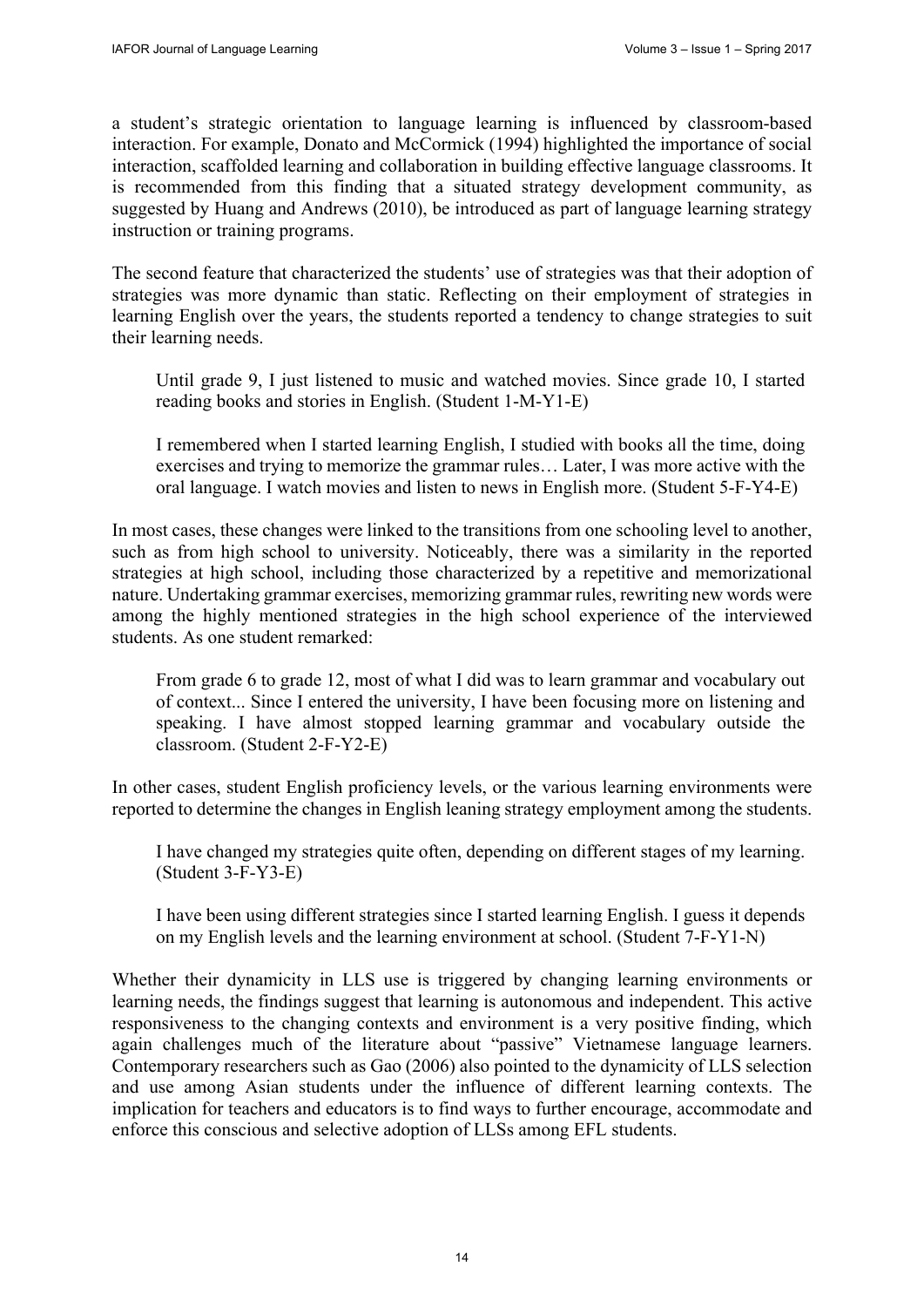The third shared characteristic was the tendency to use technology-assisted strategies for the enhancement of English learning. Their preference for learning English through TV programs and online resources was evidenced in the following comments.

Every morning I spend 10 minutes to watch the IELTS preparation course on Australia network. I revise the learning points on this program and use Google to find out more details. For grammar, I will Google it on the internet before asking the help from teachers. (Student 8-M-Y2-N)

I love watching TV programs in English. Whenever I watch movies or cartoons, I repeat the lines of the characters and learn a lot from them, such as intonation. (Student 2-F-Y2-E)

At home, I usually listen to recordings of practice tests for TOEIC, or BBC news. I also watch videos on YouTube which are about my favourite topics. (Student 3-F-Y3-E)

Some students indicated that they knew how to take full advantage of being a "netizen" to maximize the opportunities for developing their English ability. Through their experiences, Internet-based strategies were demonstrated to open up a variety of pathways to achieving their desired goals English learning. Student 5, for example, proudly shared her own Internet-based strategies.

At the moment, I am an active member of an online forum ... It is actually a fan club where we exchange information about our idols. I often translate pieces of news about my idols into English and I learn a lot from that. Besides, being a member of this forum expands my network beyond Vietnam and I have friends who are from other countries... I think this is the best way for me to learn English and use English in the most meaningful and natural manner. (Student 5-F-Y4-E)

The current technologically-linked society may be at play in the shaping of this technologybased feature. Situating this finding in the socio-cultural perspective, individuals' strategic orientations to language learning can be influenced by the socio-environmental factors such as technology advancement. The data from this study confirms the contention that strategy use is framed not only by the immediate learning contexts but also by the larger social environment. It is highly recommended that further research be directed to the exploration and promotion of these technology-driven strategies whose potential for learning enhancement could greatly benefit language learners.

## **4 Conclusion**

Language learning strategies, particularly within the tertiary environment, have moved beyond rote learning, grammar exercises and primary and high school approaches to language development. The current strategies and processes of language learning at the tertiary level are also dependant on many factors such as individual aptitude, perseverance, hard work, and the teacher and student's positive attitudes.

The study sought to investigate and evaluate the use of LLS among Vietnamese EFL students and staff in Vietnam. What was found was the attribution of English learning success to multiple elements, which is a positive perception. This deters the myth of the absolute power of any single factor in language learning. It has major implications for the teaching profession, in that the promotion of LLSs need to go hand in hand with other important tasks, such as the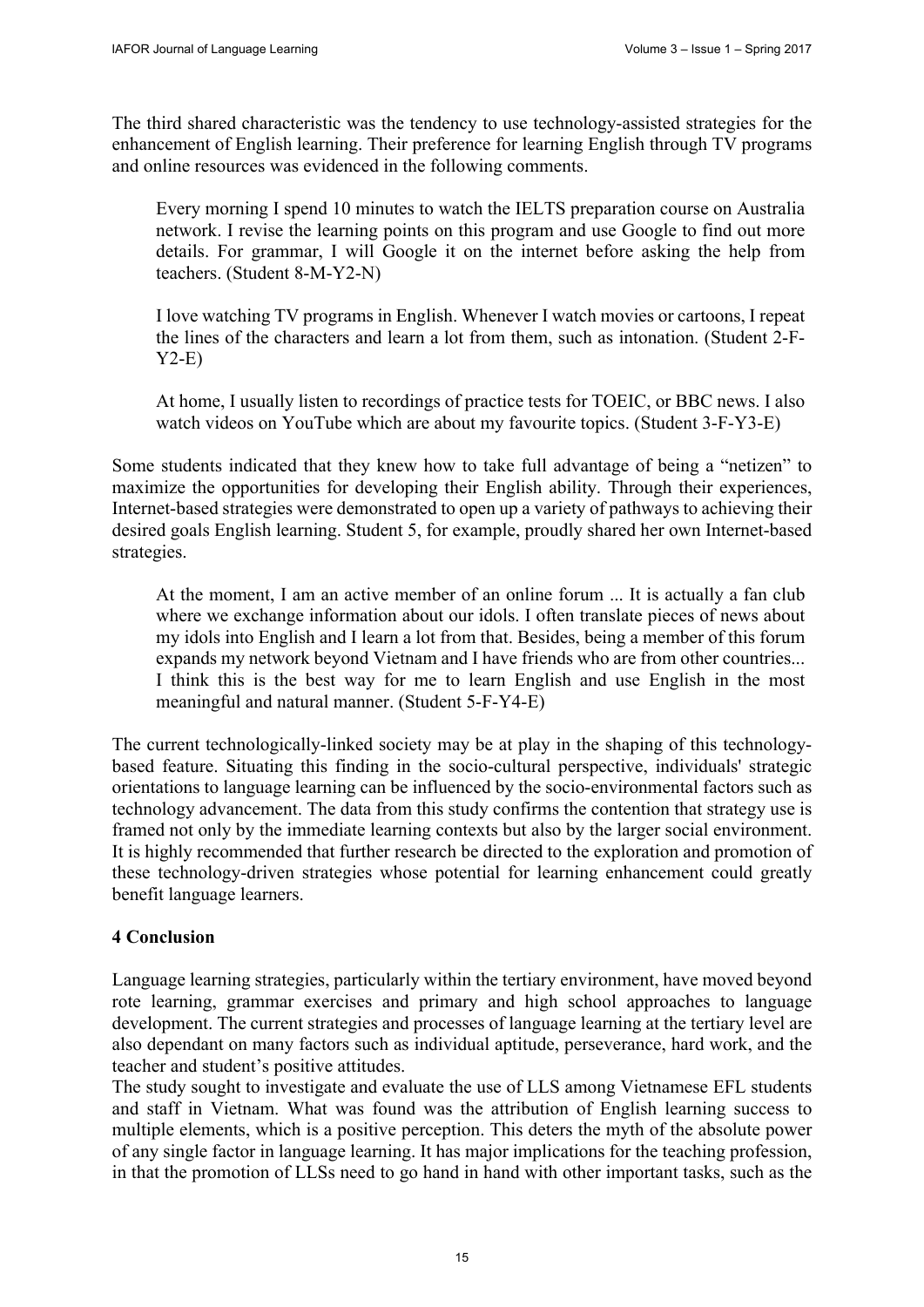stimulation of learning interests, the strengthening of learning determination, and the encouragement of learning efforts on the part of students.

There is also a need to move forward in language learning strategies that promotes student's ability to find what works for them, to overcome or drop old strategies and be flexible in trying new and unfamiliar strategies. It is also vital for teachers to be open to other strategies that have been found to work or developed by students themselves. These may include the use of technology and personal interests that promote the desire to learn and develop language acquisition beyond the classroom. Teaching language then moves beyond learning language and associated strategies, to motivating students to learn the skills and to equip students to develop positive strategies that can be used beyond tertiary education and enhance language development as a lifelong process.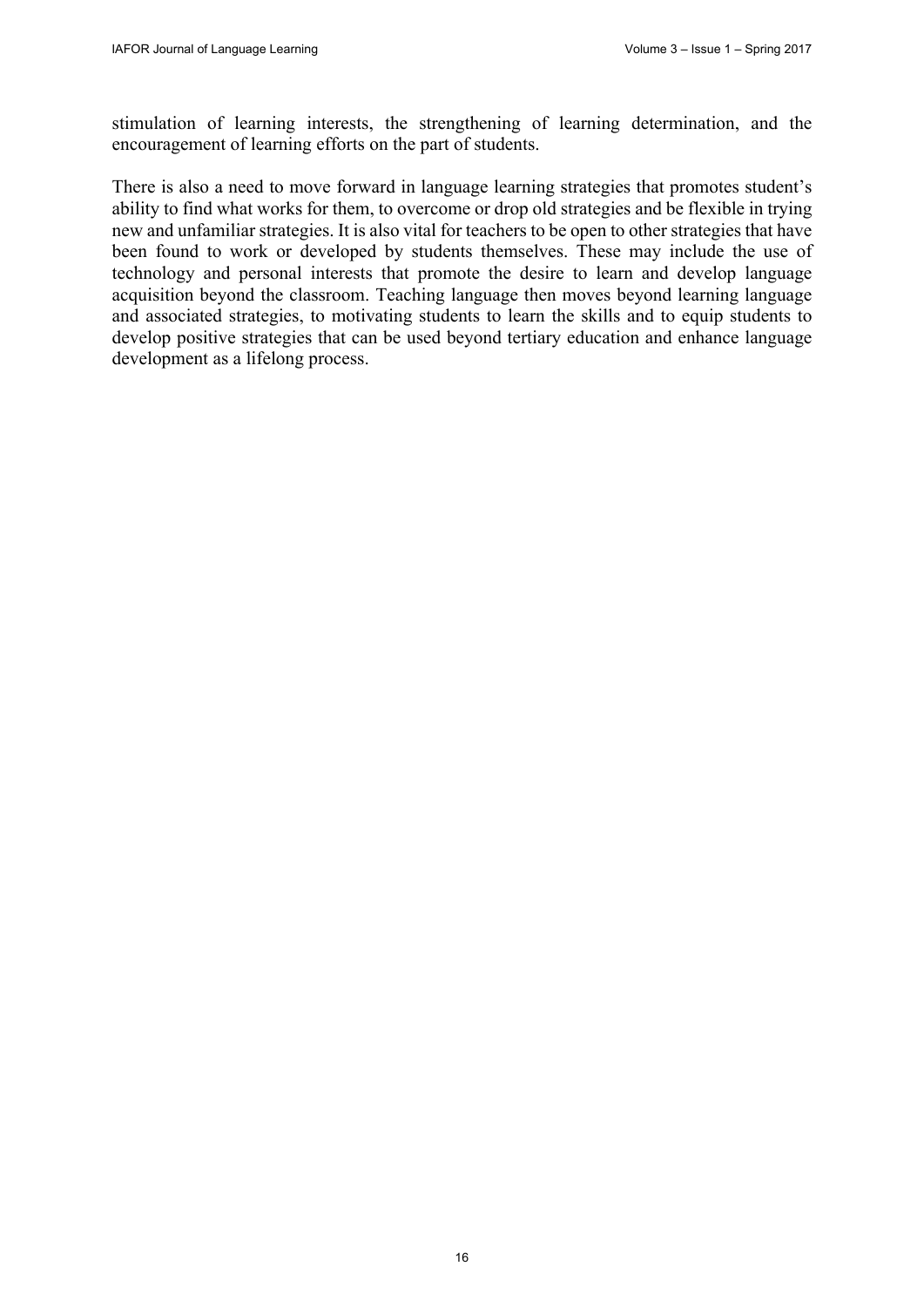## **References**

- Boeije, H. (2002). A purposeful approach to the constant comparative method in the analysis of qualitative interviews. *Quality and quantity, 36*(4), 391–409. https:[//doi.org/10.1023/A:1020909529486](https://doi.org/10.1023/A:1020909529486)
- Cothran, D., & Ennis, C. (2000). Building bridges to students' engagement: Communicating respect and care for students in urban high schools. *Journal of Research and Development in Education, 33*(2), 106–1[17. https://doi.org/10.1111/](https://doi.org/10.1111/j.1540-4781.1994.tb02063.x) [j.1540-4781.1994.tb020](https://doi.org/10.1111/j.1540-4781.1994.tb02063.x)63.x
- Creswell, J. W. (2011). *Educational research: Planning, conducting, and evaluating quantitative and qualitative research* (4th ed.). Boston, MA: Allyn & Bacon.
- Donato, R., & MacCormick, D. (1994). A sociocultural perspective on language learning strategies: The role of mediation. *The Modern Language Journal, 78*(4), 453–464.
- Duong, T. H. O., & Nguyen, T. H. (2006). Memorization and EFL students' strategies at university level in Vietnam. *Teaching English as a Foreign or Second Language (TESL-EJ), 10*(2), 1–21.
- Fram, S. M. (2013). The constant comparative analysis method outside of grounded theory. *The Qualitative Report, 18*(1), 1–25.
- Gao, X. (2006). Understanding changes in Chinese students' uses of learning strategies in China and Britain: A socio-cultural re-interpretation. *System, 34*, 55–67. <https://doi.org/10.1016/j.system.2005.04.003>
- Green, J. M., & Oxford, R. L. (1995). A closer look at learning strategies, L2 proficiency, and gender *TESOL Quarterly, 29*(2), 261–297. <https://doi.org/10.2307/3587625>
- Gu, P. Y. (2005). *Learning strategies: Prototypical core and dimensions of variation*. Working paper. National Institute of Education. Centre for Research in Pedagogy and Practice. Nanyang.
- Hill, J., & Hawk, K. (2000). *Making a difference in the classroom: Effective teaching practice in low decile, multicultural schools*. Wellington: Ministry of Education.
- Huang, J., & Andrews, S. (2010). Situated development and use of language learner strategies: voices from EFL students. *Language Learning Journal, 38*(1), 19–35. <https://doi.org/10.1080/09571730902717430>
- Jiang, X., & Smith, R. (2009). Chinese learners' strategy use in historical perspective: A crossgenerational interview-based study. *System, 37*(2), 286–299. <https://doi.org/10.1080/09571730902717430>
- Krashen, S. (1981). *Second language acquisition and second language learning*. Oxford: Pergamon Press.
- Lantolf, J., & Appel, G. (1994). *Vygotskian approaches to second language research*. New Jersey: Ablex Publishing.
- Lantolf, J. P. (2000). Introducing sociocultural theory. In J. P. Lantolf (Ed.), *Sociocultural theory and second language learning* (pp. 1–26). Oxford: Oxford University Press.
- Lantolf, J. P., Thorne, S. L., & Poehner, M. E. (2015). Sociocultural theory and second language development. In B. VanPatten & J. Williams (Eds.), *Theories in second language acquisition: An introduction* (2nd ed., pp. 207–226). New York: Routledge.
- Locastro, V. (1994). Learning strategies and learning environments. *TESOL Quarterly, 28*(2), 409-414. <https://doi.org/10.2307/3587445>
- Naiman, M., Froehlich, M., Stern, H., & Todesco, A. (1978). *The good language learner*. Toronto: Ontario Institute for Studies in Education.
- Noddings, N. (1992). Caring: A feminist perspective. In K. Strike & P. Ternasky (Eds.), *Ethics for professionals in education: Perspectives for preparation and practice* (pp. 43–53). New York: New York Teachers' College Press.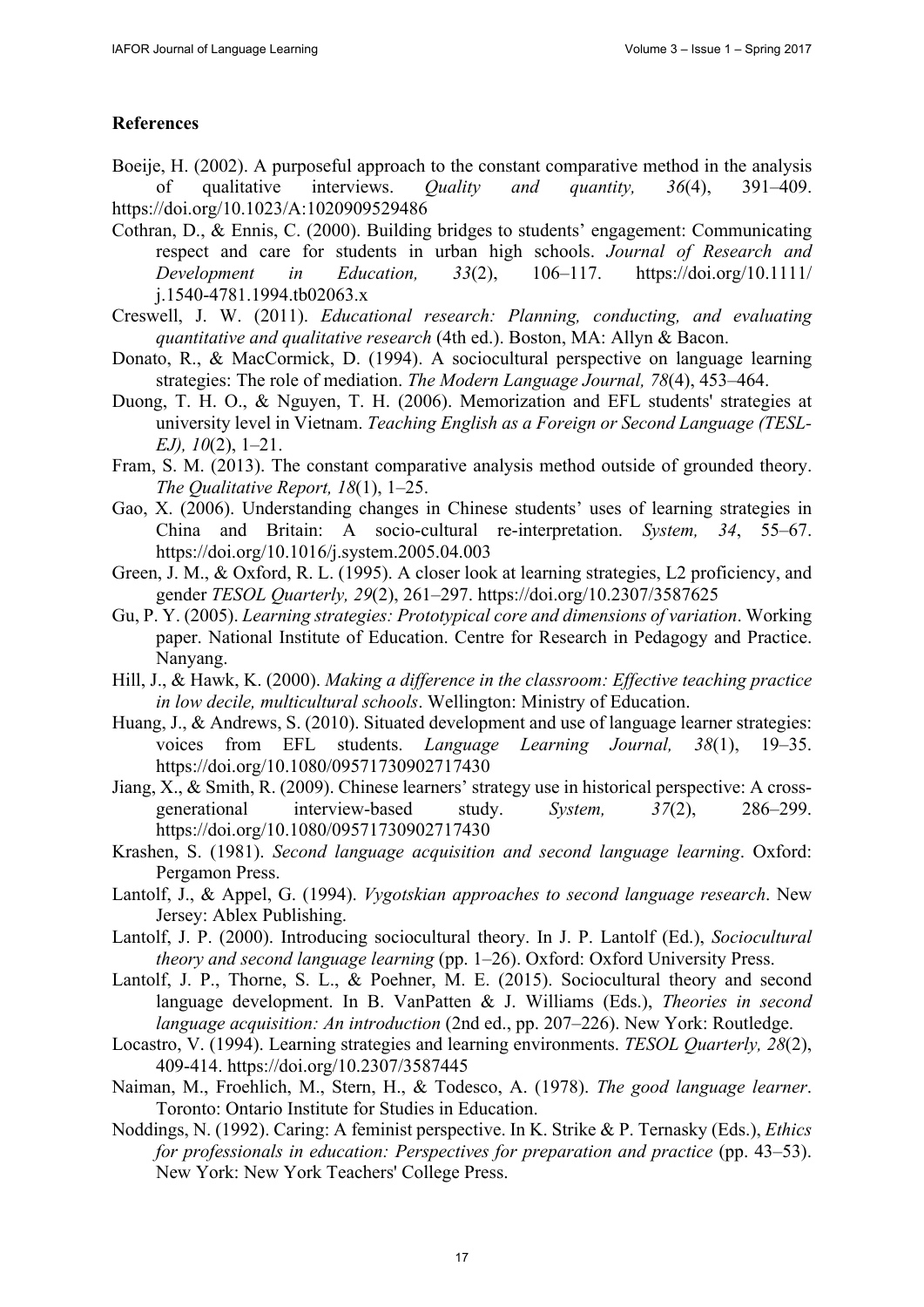- O'Malley, J. M. (1987). The effects of training in the use of learning strategies on learning English as a second language. In A. Wenden & J. Rubin (Eds.), *Learner strategies in language learning* (pp. 133–143). Cambridge: Prentice-Hall.
- Paris, S. G., Lipson, M. J., & Wixson, K. K. (1983). Becoming a strategic reader. *Contemporary Educational Psychology, 8*(3), 293–316. [https://doi.org/10.1016/0361-476X\(83\)90018-8](https://doi.org/10.1016/0361-476X(83)90018-8)
- Patton, M. Q. (2002). *Qualitative research and evaluation methods*. Thousand Oaks, Calif: Sage Publications.
- Richardson, V. (1996). The role of attitudes and beliefs in learning to teach. In J. Sikula (Ed.), *Handbook of research on teacher education* (2nd ed., pp. 102–119). New York: Macmillan.
- Rokeach, M. (1968). *Beliefs, attitudes, and values*. San Francisco: Jossey-Bass.
- Rubin, J. (1975). What the "good language learner" can each us? *TESOL Quarterly, 9*, 41–51. <https://doi.org/10.2307/3586011>
- Rubin, J., & Thompson, I. (1982). *How to be a more successful language learner*. Boston, Massachusetts: Heinle & Heinle Publishers.
- Scarcella, R. C., & Oxford, R. L. (1992). *The tapestry of language learning: The individual in the communicative classroom*. Boston, MA: Heinle & Heinle.
- Stern, H. H. (1975). What can we learn from the good language learner? *Canadian Modern Language Review, 31*, 304–318.
- Tesch, R. (1990). *Qualitative research: Analysis types and software*. London: Falmer Press.
- Usuki, M. (2000). A new understanding of Japanese students views on classroom learning. *Independence, 27*, 2–6.
- Zhang, D., & Goh, C. (2006). Strategy knowledge and perceived strategy use: Singaporean students' awareness of listening and speaking strategies. *Language Awareness, 15*(3), 199-119.

**Corresponding author**: Hoang Nguyen **Email**: [hoang.nguyen@utas.edu.au](mailto:hoang.nguyen@utas.edu.au)